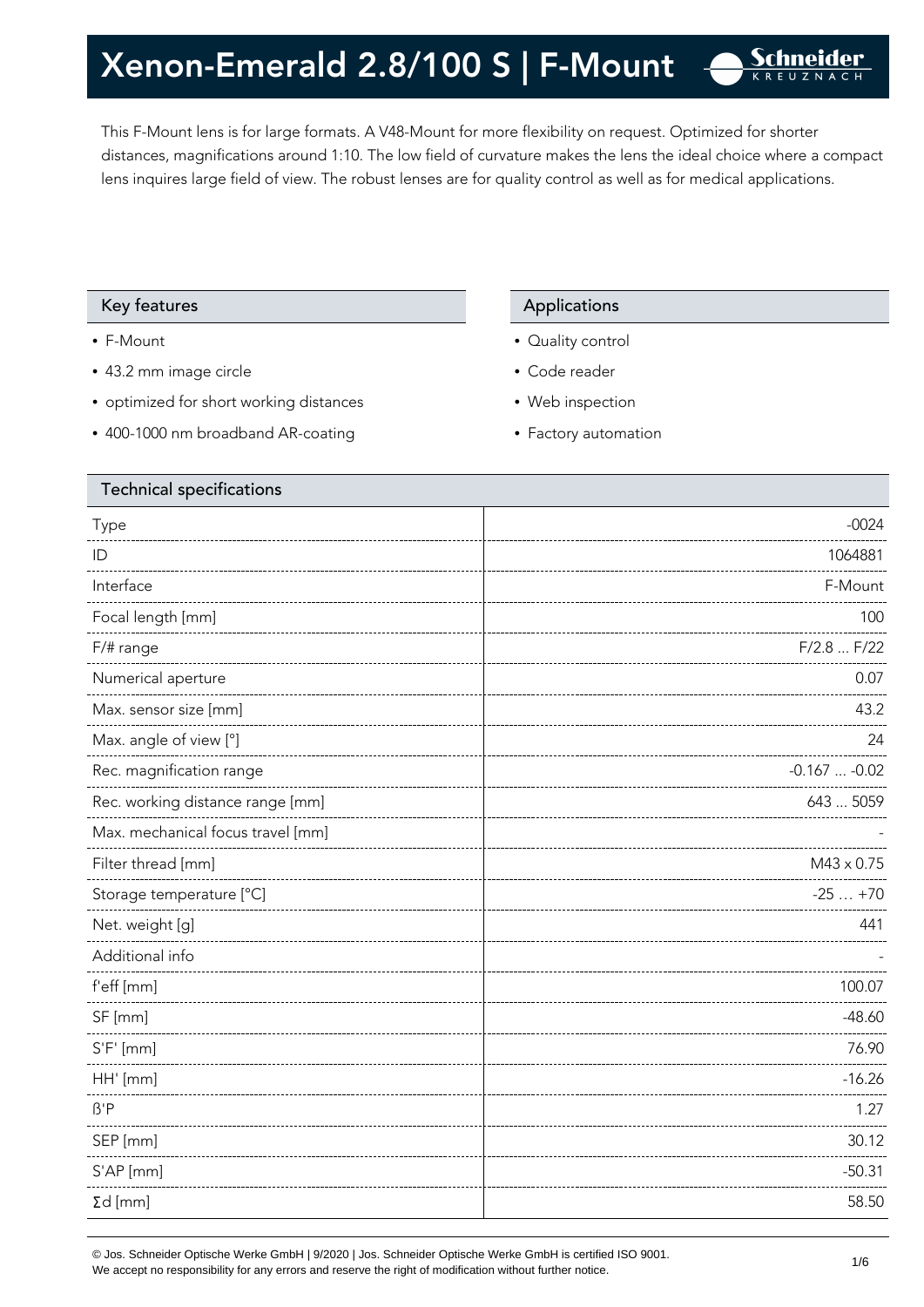

### MTF charts

60

40

20

 $\theta$ 

MTF/%

| Spectrum name    |     |     |     |     |     |     |
|------------------|-----|-----|-----|-----|-----|-----|
| Wavelengths [nm] | 425 | 475 | 525 | 575 | 625 | 675 |
| Rel. weights [%] |     | ١ć  |     | רר  |     |     |









© Jos. Schneider Optische Werke GmbH | 9/2020 | Jos. Schneider Optische Werke GmbH is certified ISO 9001. We accept no responsibility for any errors and reserve the right of modification without further notice.<br>We accept no responsibility for any errors and reserve the right of modification without further notice.

21.6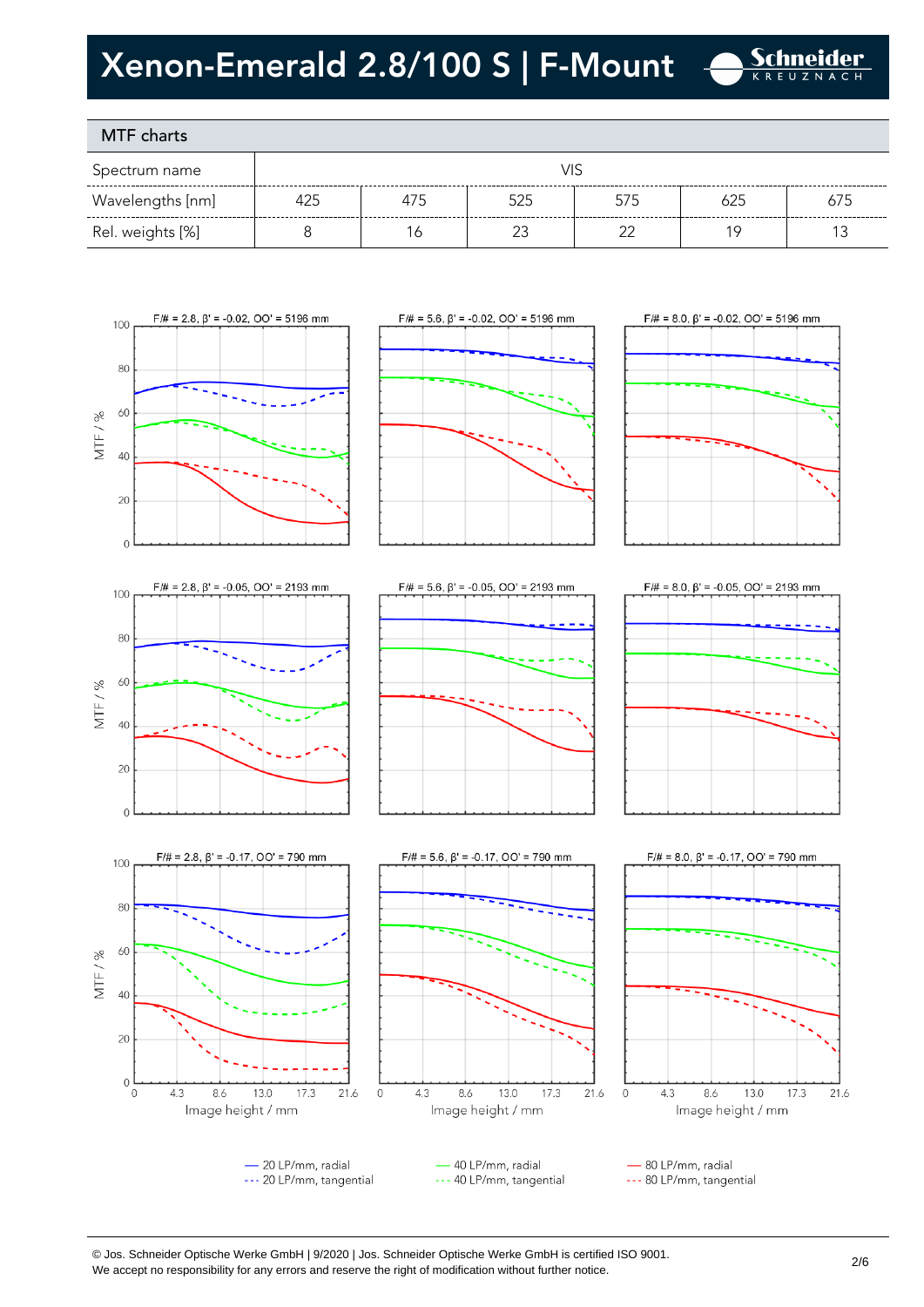

#### Rel. illumination vs. image height



| $- -$ F/# = 2.8, $\beta$ = -0.02         |  |
|------------------------------------------|--|
| $- -$ F/# = 5.6, $\beta$ = -0.02         |  |
| $- -$ F/# = 8.0, $\beta$ = -0.02         |  |
| $\rightarrow$ F/# = 2.8, $\beta$ = -0.05 |  |
| $\rightarrow$ F/# = 5.6, $\beta$ = -0.05 |  |
| $\rightarrow$ F/# = 8.0, $\beta$ = -0.05 |  |
| $F/\ddot{=} = 2.8, \ \beta = -0.17$      |  |
| $F/\ddot{=} = 5.6$ , $\beta = -0.17$     |  |
| F/# = 8.0, $\beta$ = -0.17               |  |

#### Distortion vs. image height



#### Transmittance vs. wavelength



© Jos. Schneider Optische Werke GmbH | 9/2020 | Jos. Schneider Optische Werke GmbH is certified ISO 9001.  $\degree$  Jos. Scrifielder Optiscrie werke Grillom | 9/2020 | Jos. Scrifielder Optiscrie werke Grillom is certified iSO 9001.<br>We accept no responsibility for any errors and reserve the right of modification without further noti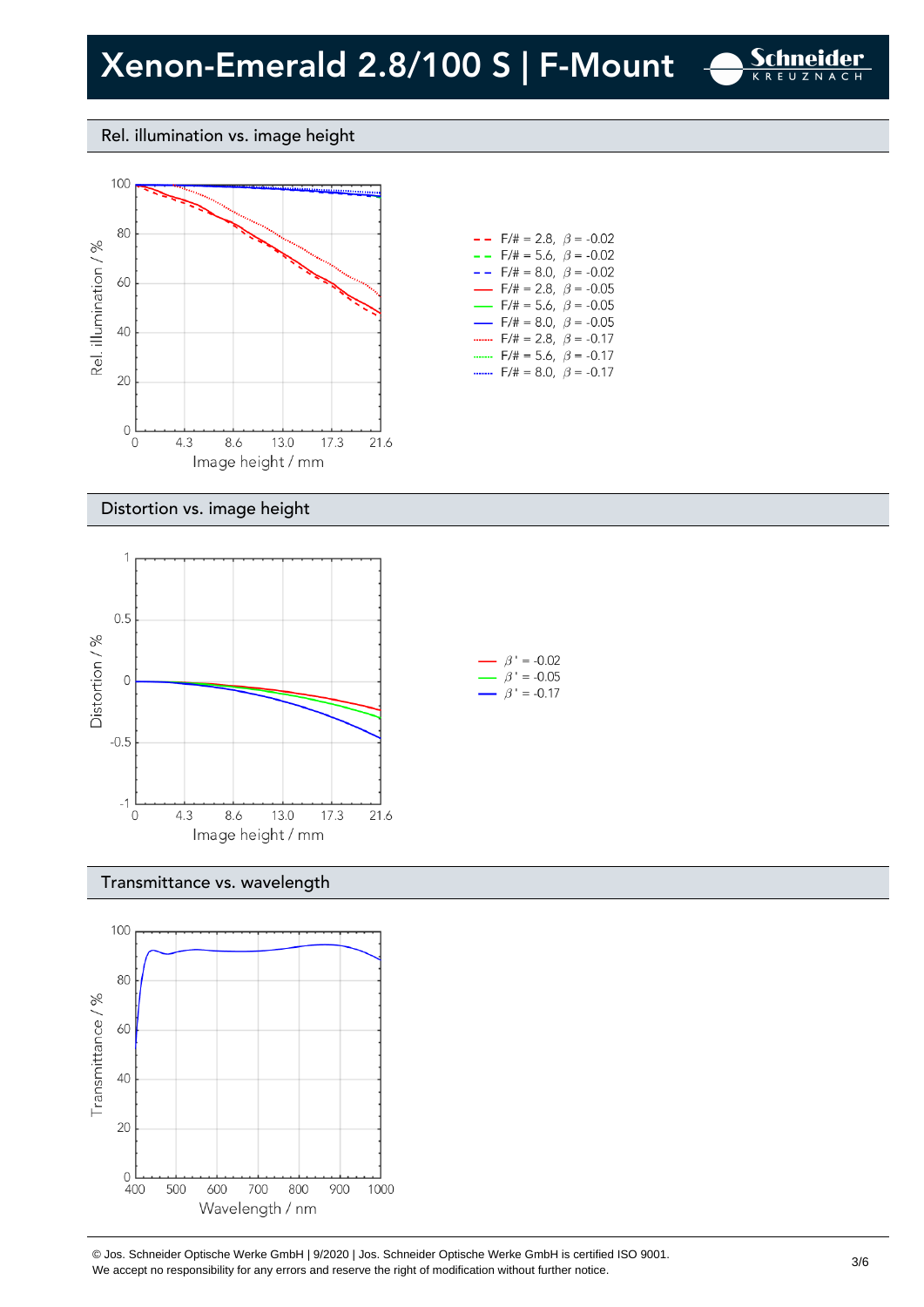

#### Technical drawings



standard